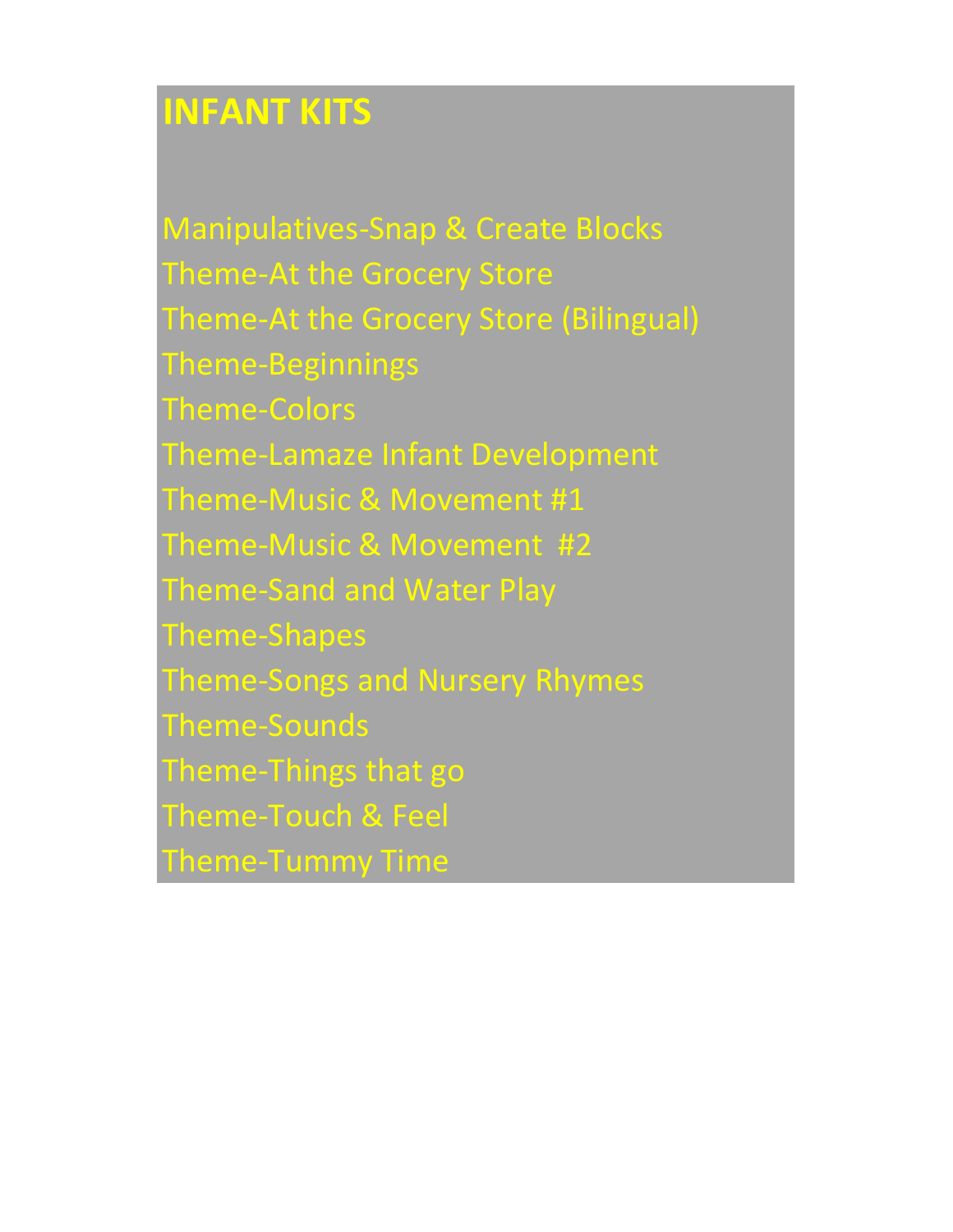# **TODDLER KITS**

Manipulatives-Bean Bags Manipulatives-Foam Blocks Manipulatives-Mega Blocks Manipulatives-Mr. Potato Head Manipulatives-Nuts & Bolts Music-Drums Music-Egg Shakers Theme-Animals Theme-Building Fine Motor Skills Theme-Diversity Theme-Firefighters Theme-Food Theme-Letters/Numbers Theme-Music Theme-On the Farm Theme-On the Farm #2 Theme-Potty Time #1 Theme-Potty Time #2 Theme-Rhythm & Rhyme #1 Theme-Rhythm & Rhyme #2 Theme-Sand and Water #2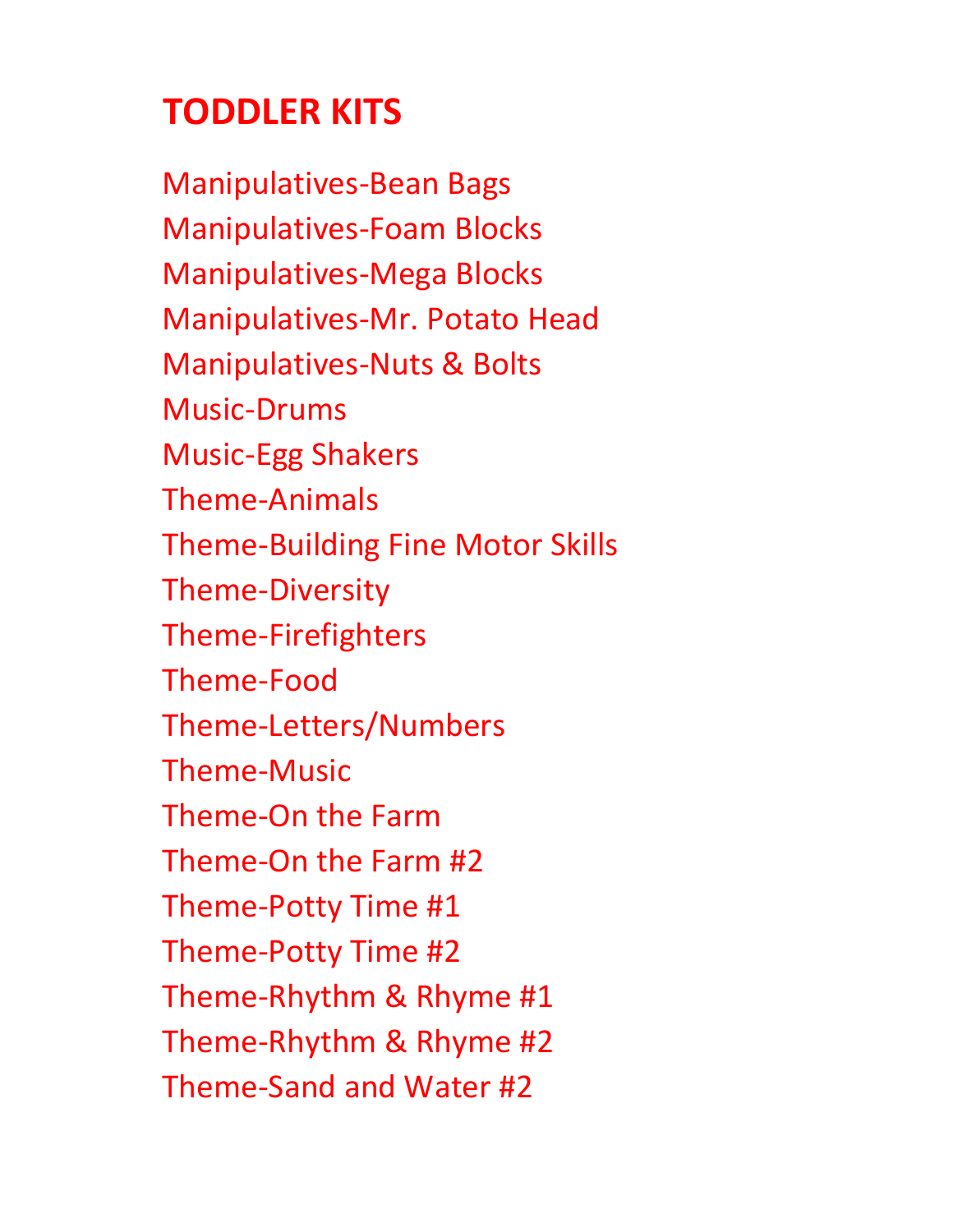Theme-Social/Emotional Theme-Songs and Rhymes Theme-Teaching Reading Theme-Teddy Bears Theme-Things that go Theme-Touch and Feel Theme-Transportation Theme-Wild Animals Theme-Zoo Animals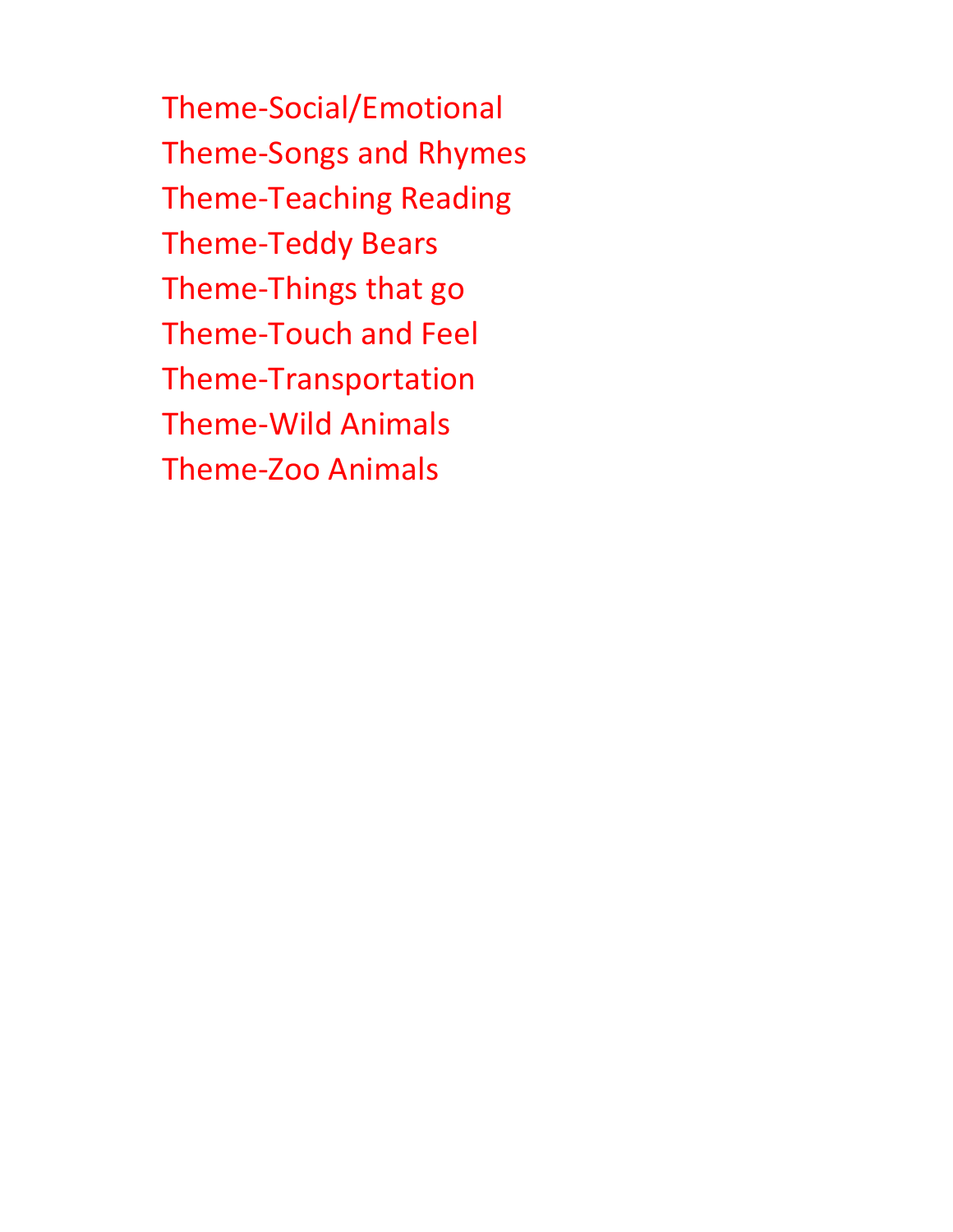#### **PRESCHOOL KITS**

Academic-Learn Spanish Academic-Math Concepts Academic-Shapes Assistive Tech-Sit Upon Book Set-Behavior Book Set-Family & Friends #1 Book Set-Family & Friends #2 Book Set-Friendship Book Set-Values Manipulatives-Building Blocks Manipulatives-Fiddlestix Manipulatives-Gearation Manipulatives-Gears Manipulatives-Interlox Discs Manipulatives-Lego Blocks Manipulatives-Light Box Manipulatives-Lincoln Logs Manipulatives-Magnetic Tiles Manipulatives-Match & Lace Cards Manipulatives-Mosaic 3D Art Manipulatives-Multicultural Puppets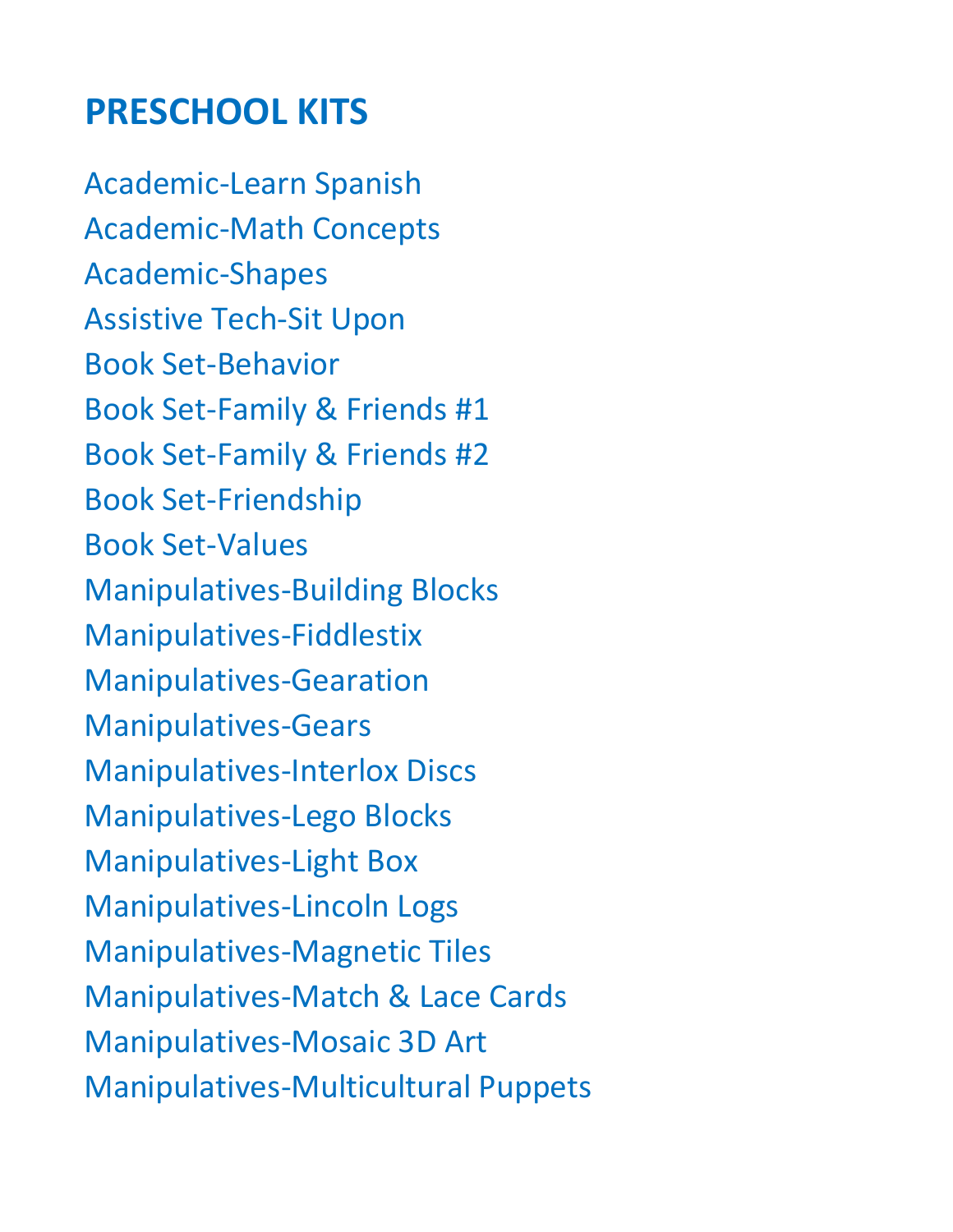Manipulatives-Pattern Blocks Manipulatives-Pattern/Counting Cubes Manipulatives-Pipe Stem Building Manipulatives-Smartmax Magnetic Building Set Manipulatives-Star Builders Manipulatives-Wooden Train Set Music-Boomwhackers Music-Musical Ribbons Music-Rhythm Sticks Music-Tambourines Sensory-Touch and Feel Social/Emotional-I Love You Rituals Theme-Active Play Theme-Alphabet Theme-Alphabet Puppets Theme-Animals All Around Theme-At the Zoo Theme-Bells Theme-Birds Theme-Bugs Theme-Bugs #2 Theme-Building Fine Motor Skills #1 Theme-Building Fine Motor Skills #2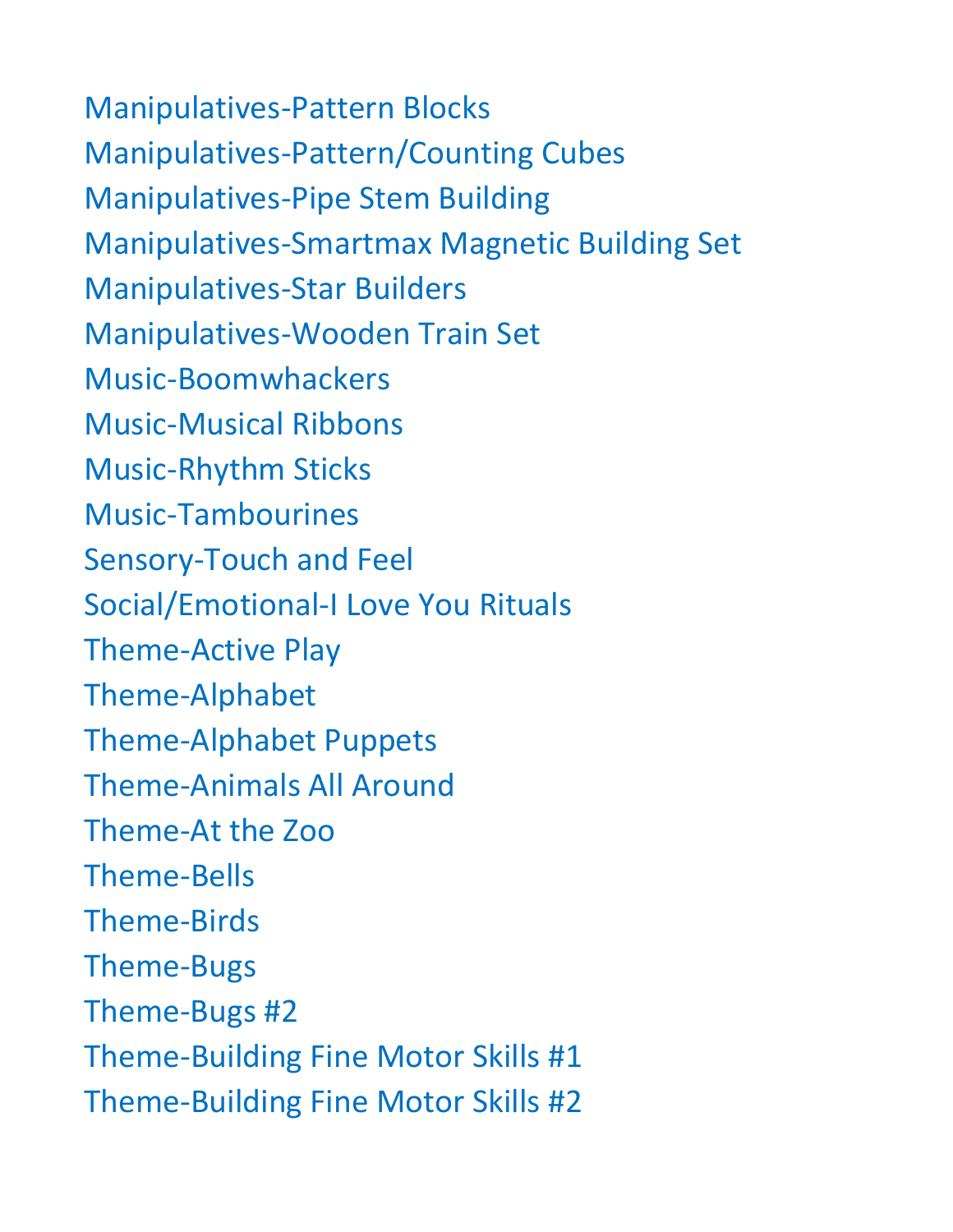Theme-Camping Theme-Celebrations Theme-Colors and Shapes #1 Theme-Colors and Shapes #2 Theme-Community Helpers #1 Theme-Community Helpers #2 Theme-Concepts Theme-Conscious Discipline #1 Theme-Conscious Discipline #2 Theme-Construction Theme-Counting Theme-Dinosaurs Theme-Diversity Theme-Diversity #2 Theme-Dress Up Theme-Fairy Tale (Goldilocks and the Three Bears) Theme-Fairy Tale (Little Red Riding Hood) Theme-Fire Fighters Theme-Five Senses Theme-Growing Things Theme-Growing Up Wild Theme-Health Theme-In the Garden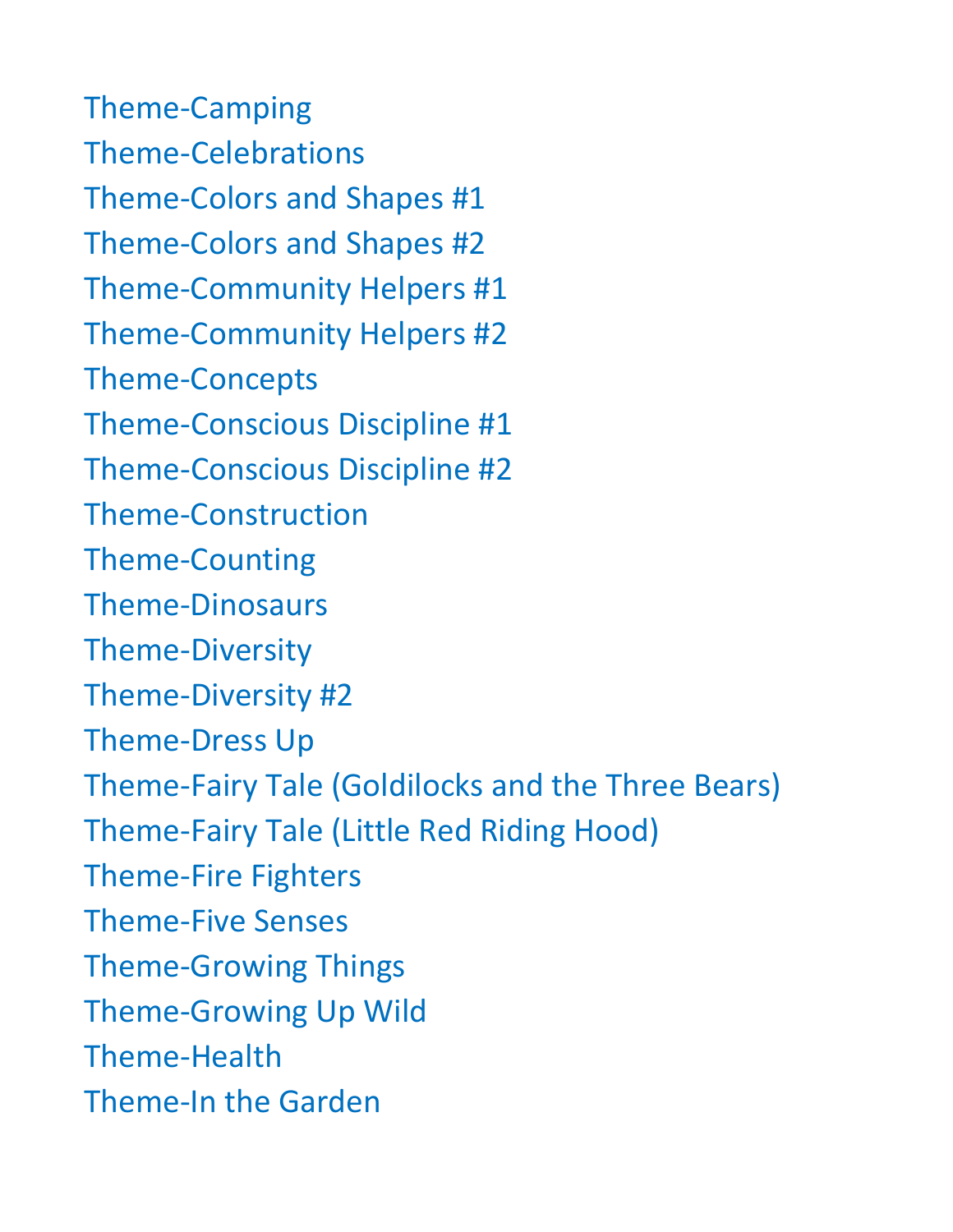Theme-In the Kitchen Theme-Letters and Numbers Theme-Life at the Pond Theme-Loose Parts #1 Theme-Loose Parts #2 Theme-Loose Parts #3 Theme-Music Theme-My Community Theme-Native American Theme-Ocean Life Theme-On the Farm #2 Theme-On the Farm #3 Theme-Our Environment Theme-Our World #1 Theme-Our World #2 Theme-Pets Theme-Sand & Water #1 Theme-Sand & Water #2 Theme-School Readiness Theme-School Readiness #2 Theme-Social/Emotional Theme-Special Needs Theme-Special Needs #2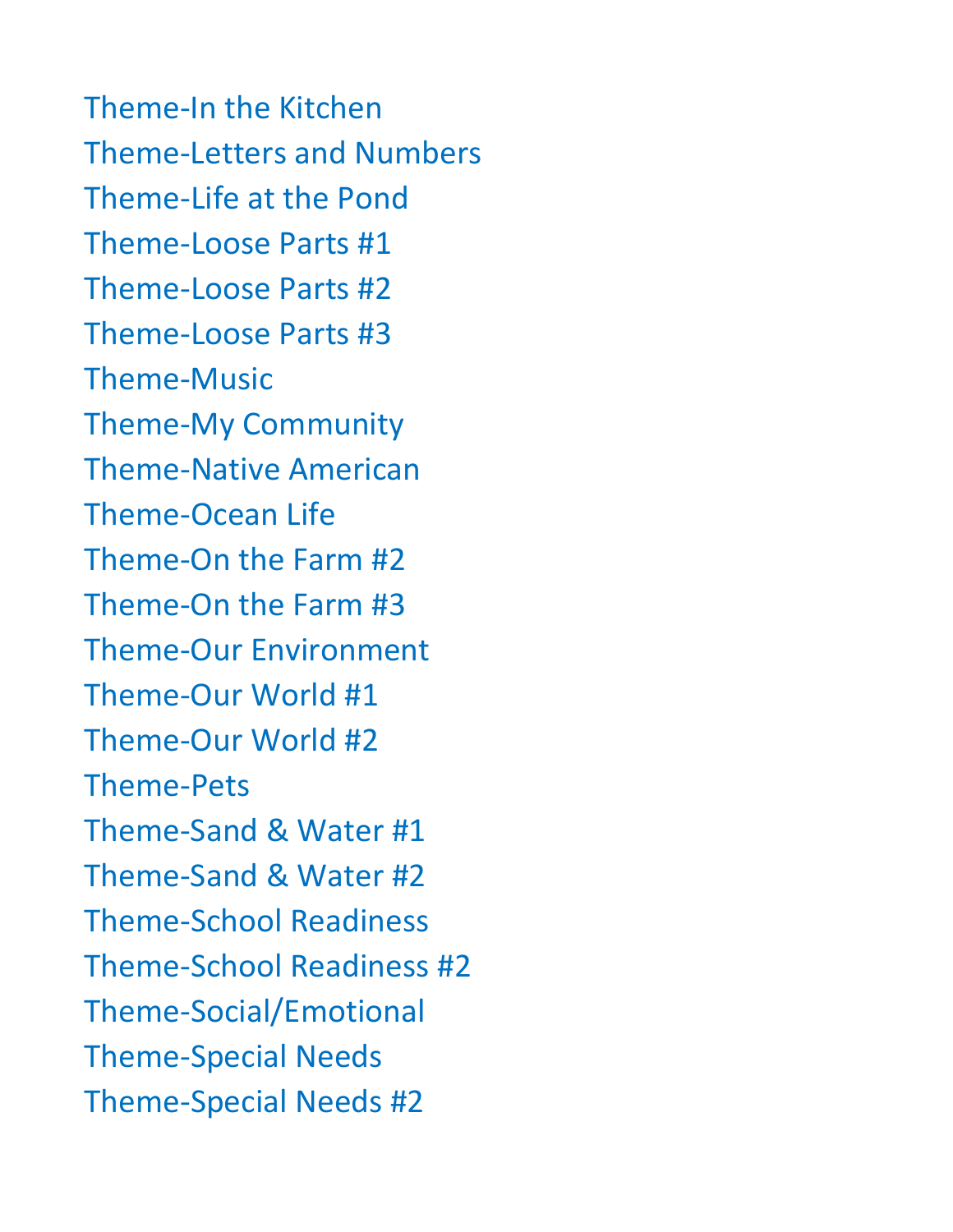Theme-Transportation Theme-Transportation #2 Theme-Weather/Seasons Theme-Wood and Meadow Velcro/Flannel Board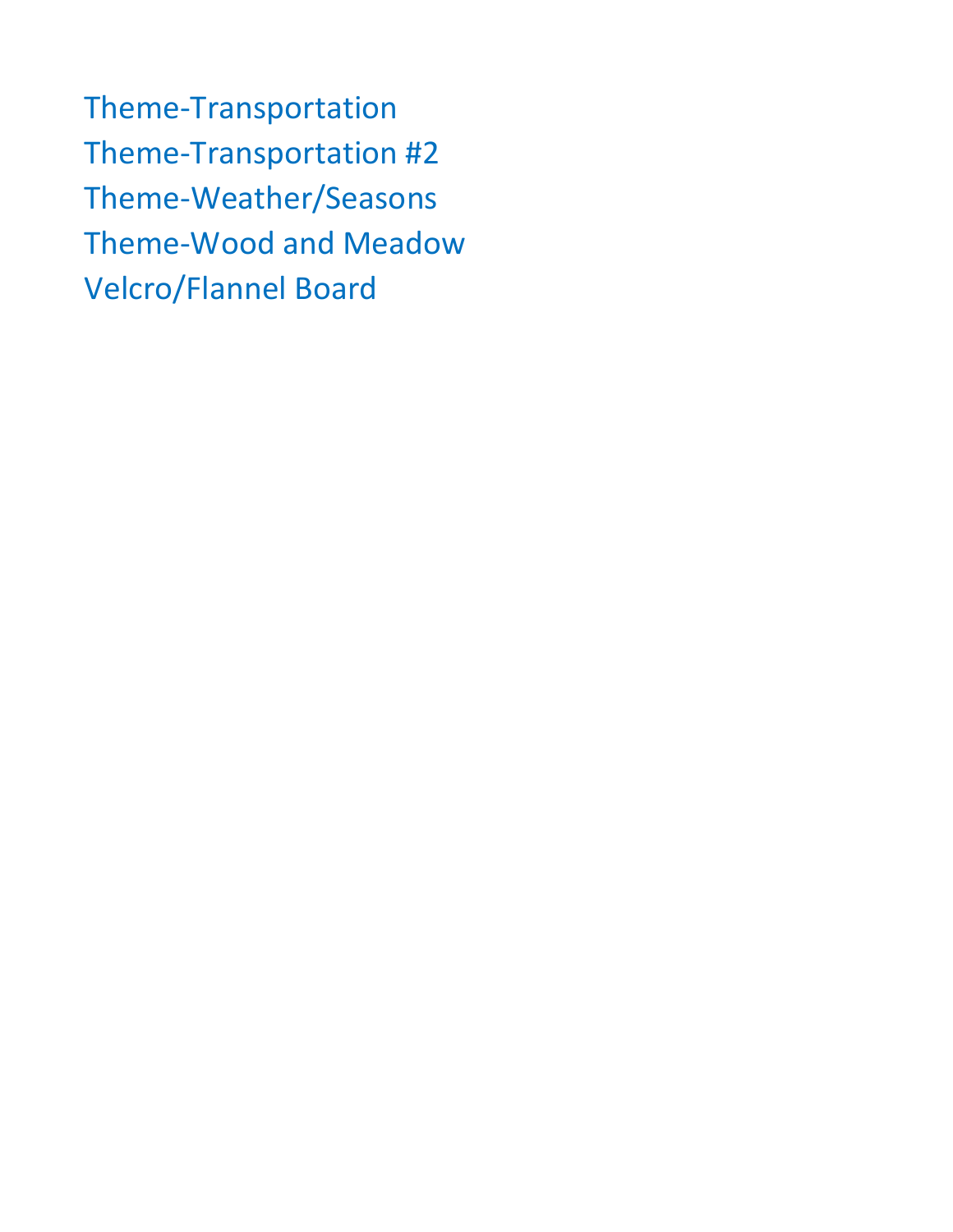## **EARLY PRIMARY KITS**

Academic-Everyday Math Academic-Math is Fun Manipulatives-Construction Set Manipulatives-Marble Run Math-Fractions Theme-African Safari Theme-Arctic Life Theme-At the Castle Theme-Dental Health Theme-Insects Theme-My Body Theme-Ocean Life Theme-On the Farm Theme-Outer Space Theme-Pirates Theme-Rocks and Minerals Theme-Weights and Measure Theme-What Can Magnets Do?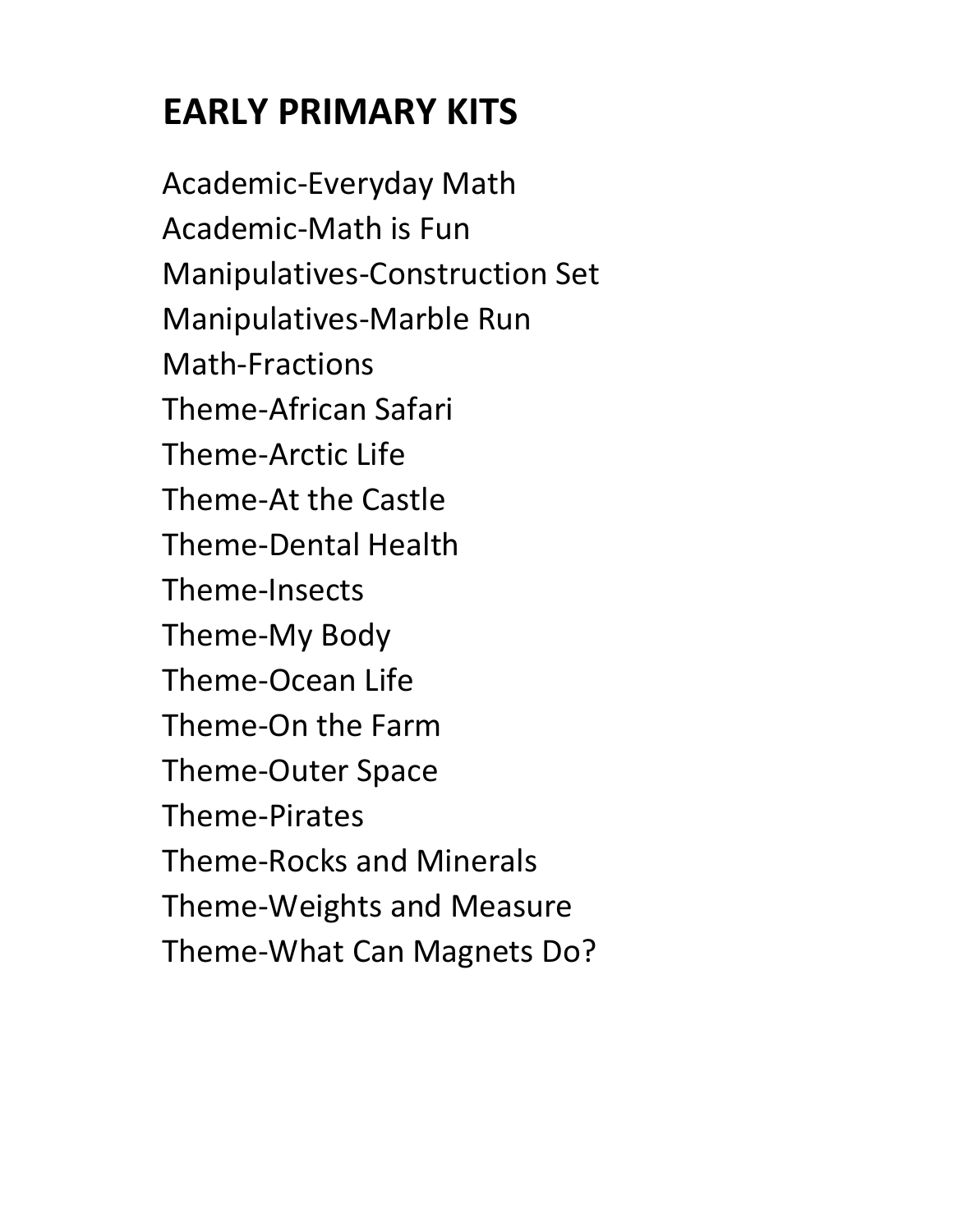## **HANGING BAG KITS**

**Items with an asterik\* are larger and hang on the bottom rack**

Assistive Tech-Spiky glove and disc'o'sit #1 \* Assistive Tech-Spiky glove and disc'o'sit #2 \* Curriculum-Amazing ABC's & 123's Curriculum-Bountiful Earth Curriculum-Bugs, Bugs, Bugs! Curriculum-Critters & Company Curriculum-Fabulous Food Curriculum-Fire Station Safety Curriculum-Honk, Honk, Rattle, Rattle Curriculum-Me, My Family and Friends Curriculum-School Days Curriculum-Wild, Wild, West Discipline-Conscious Discipline Discipline-Conscious Discipline II Discipline-Conscious Discipline III La Cenicienta (Spanish) Literacy-Achievers Literacy-Adventures of Beekle Literacy-Apples Literacy-Babar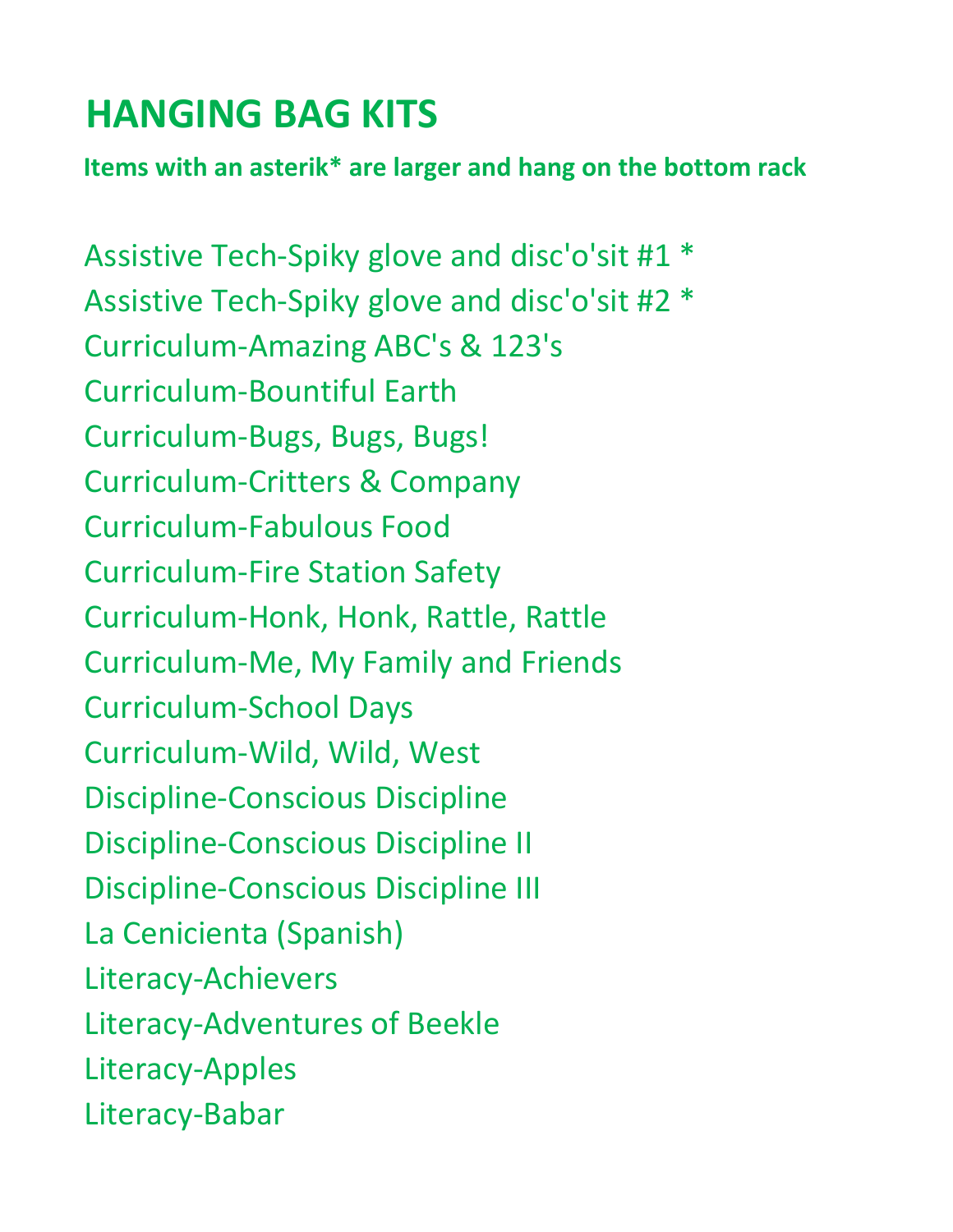Literacy-Bears Literacy-Billy Goats Gruff Literacy-Brown Bear, Brown Bear Literacy-Brown Bear, Brown Bear #2 Literacy-Bunnies\* Literacy-Cake! Literacy-Caps for Sale Literacy-Cat in the Hat Literacy-Cats Literacy-Click clack moo Literacy-Clouds \* Literacy-Cock-a-Moo-Moo Literacy-Color Song Literacy-Cookie's Week Literacy-Corduroy Literacy-Curious George Literacy-Cyrus the Unsinkable Sea Serpent Literacy-Day of the Dead Literacy-Diversity Literacy-Dogs Literacy-Dr. Seuss's ABC Literacy-Eating the Alphabet Literacy-Fall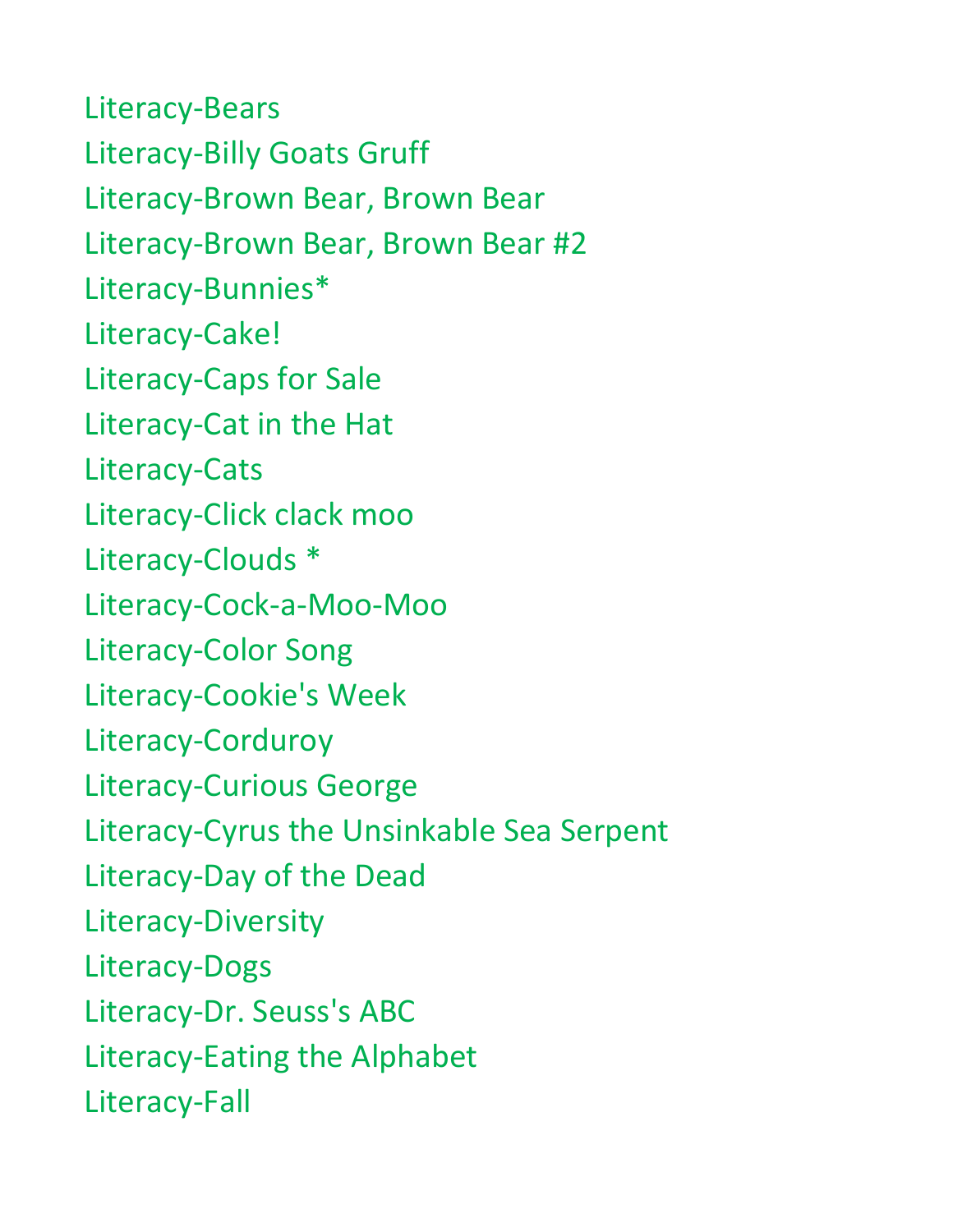Literacy-Fall is Not Easy Literacy-Feathers\* Literacy-Finger Puppets Literacy-Five Little Monkeys Jumping on the Bed #1 Literacy-Five Little Monkeys Jumping on the Bed #2 Literacy-Five Little Monkeys Jumping on the Bed #3 Literacy-Frogs Literacy-Gifts of Kwanzaa Literacy-Goodnight Moon Literacy-Grouchy Ladybug Literacy-Growing Vegetable Soup \* Literacy-Guess How Much I Love You \* Literacy-Halloween #2 Literacy-Halloween \* Literacy-Happy 100th Day Literacy-Have You Seen My Duckling? \* Literacy-Hop Jump Literacy-If You Give a Moose a Muffin Literacy-In the Tall, Tall Grass #1 Literacy-In the Tall, Tall Grass #2 \* Literacy-Inch by Inch Literacy-Independence Day \* Literacy-Is Your Mama a Llama?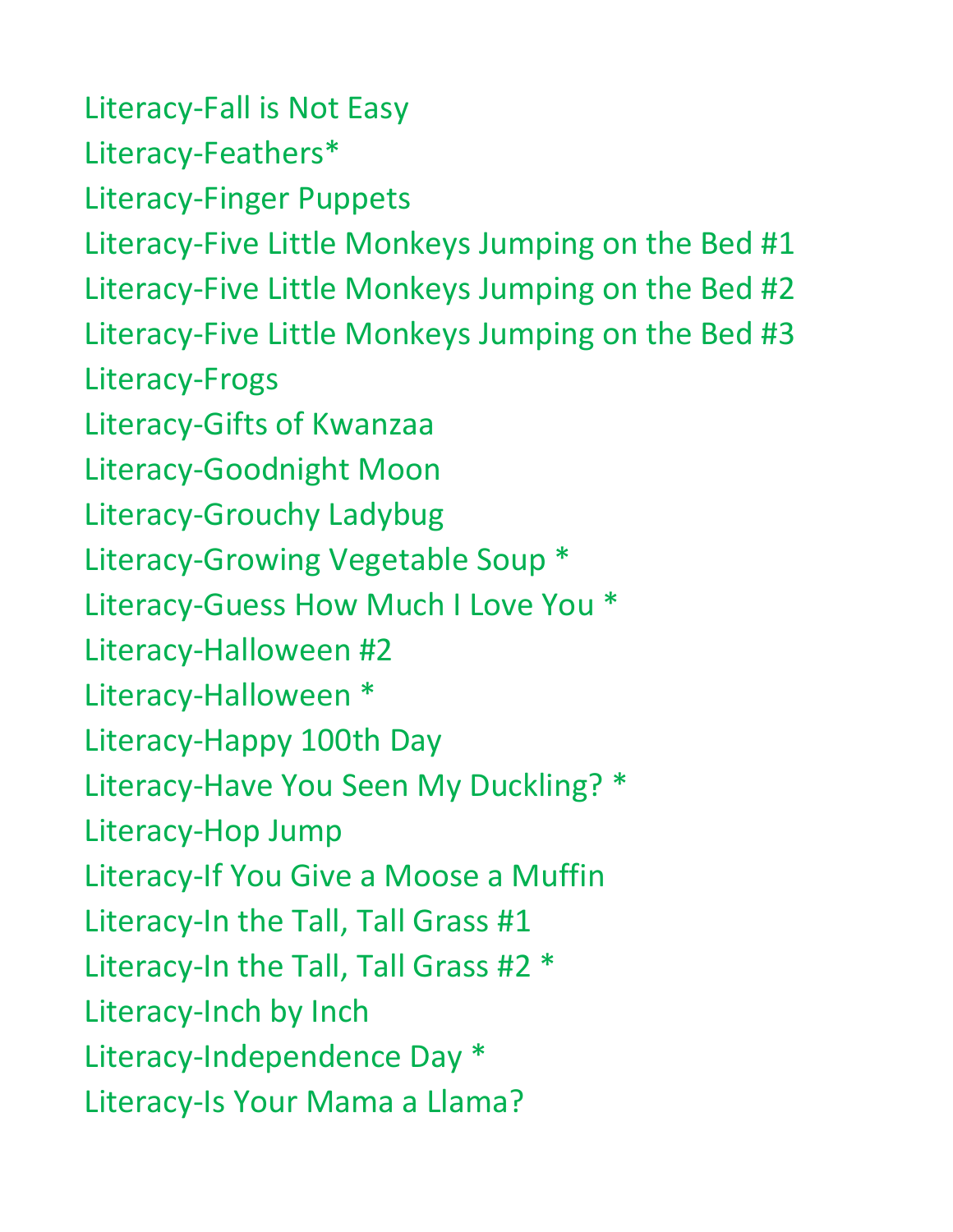Literacy-It Looked Like Spilt Milk Literacy-Jamaica's Find Literacy-Lady with the Alligator Purse Literacy-Little Engine That Could Literacy-Little Red Hen Literacy-Log Hotel Literacy-Lyle, Lyle Crocodile Literacy-Madeline\* Literacy-Miss Nelson has a Field Day Literacy-Miss Nelson is Back Literacy-Monkey Mitt Literacy-Mouse Mess \* Literacy-Mouse Paint #1 Literacy-Mouse Paint #2 Literacy-Mouse Paint #3 Literacy-Muncha Muncha Muncha Literacy-Myrtle Marie \* Literacy-Napping House Literacy-Night Before Christmas Literacy-Night Before Summer Vacation \* Literacy-No Mirrors in My Nana's House Literacy-Noodle Literacy-Not Again, Mr. Cat!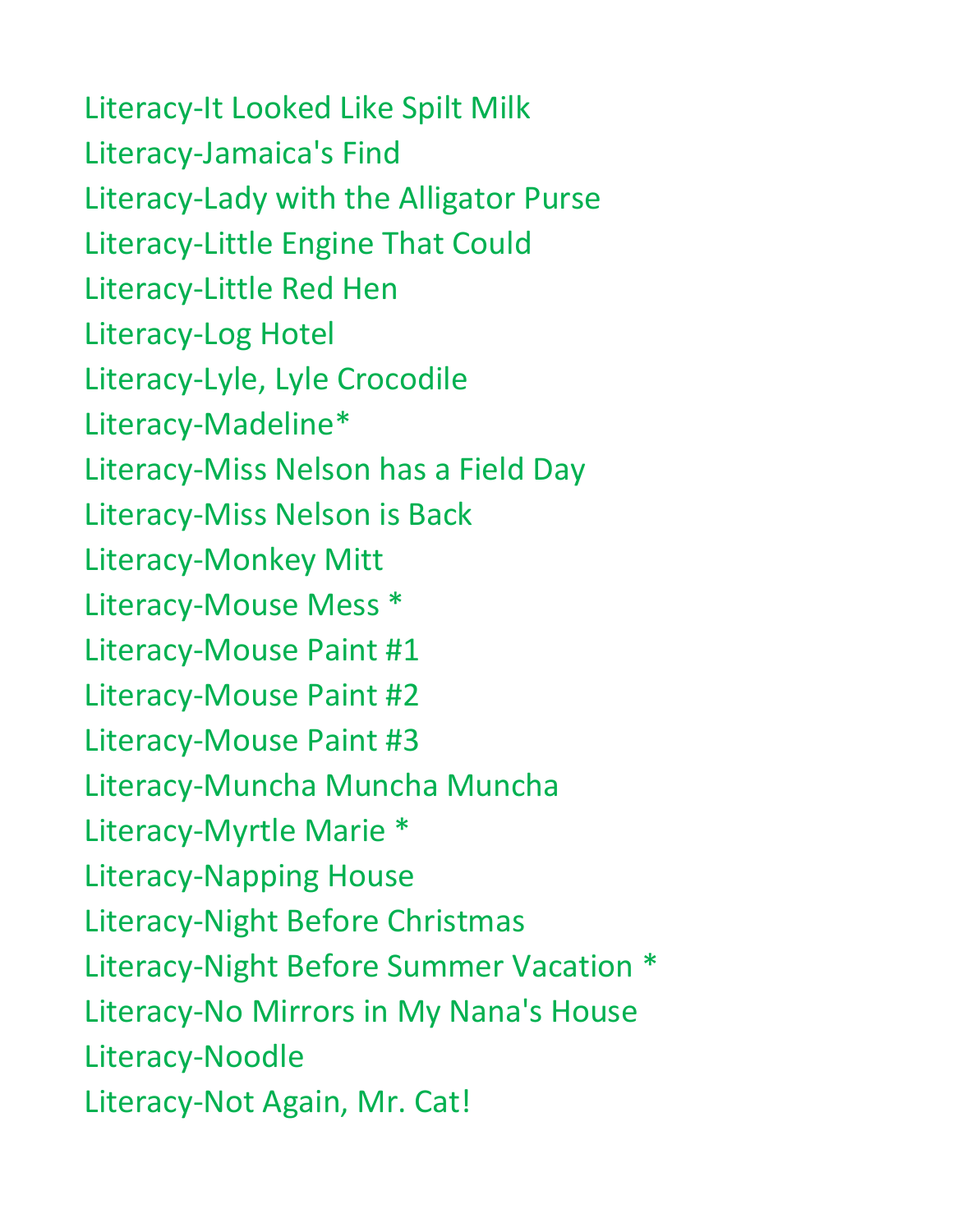Literacy-Outside and Inside Bat Literacy-Penguin Who Wanted to Fly Literacy-Pet Show \* Literacy-Pete the Cat Saves Christmas Literacy-Peter Cottontail Literacy-Red Fox Literacy-Red Leaf, Yellow Leaf \* Literacy-Rotten Ralph Literacy-Seven Blind Mice #1 Literacy-Seven Blind Mice #2 \* Literacy-Squirrels \* Literacy-Sharing Literacy-Tacky the Penguin Literacy-Teddy Bears \* Literacy-Ten Little Ducks \* Literacy-Thanksgiving \* Literacy-Three Billy Goats Gruff Literacy-Tiny Seed \* Literacy-Tiptoe! Tiptoe! \* Literacy-Trains \* Literacy-Transportation\* Literacy-Valentine's Day \* Literacy-Velveteen Rabbit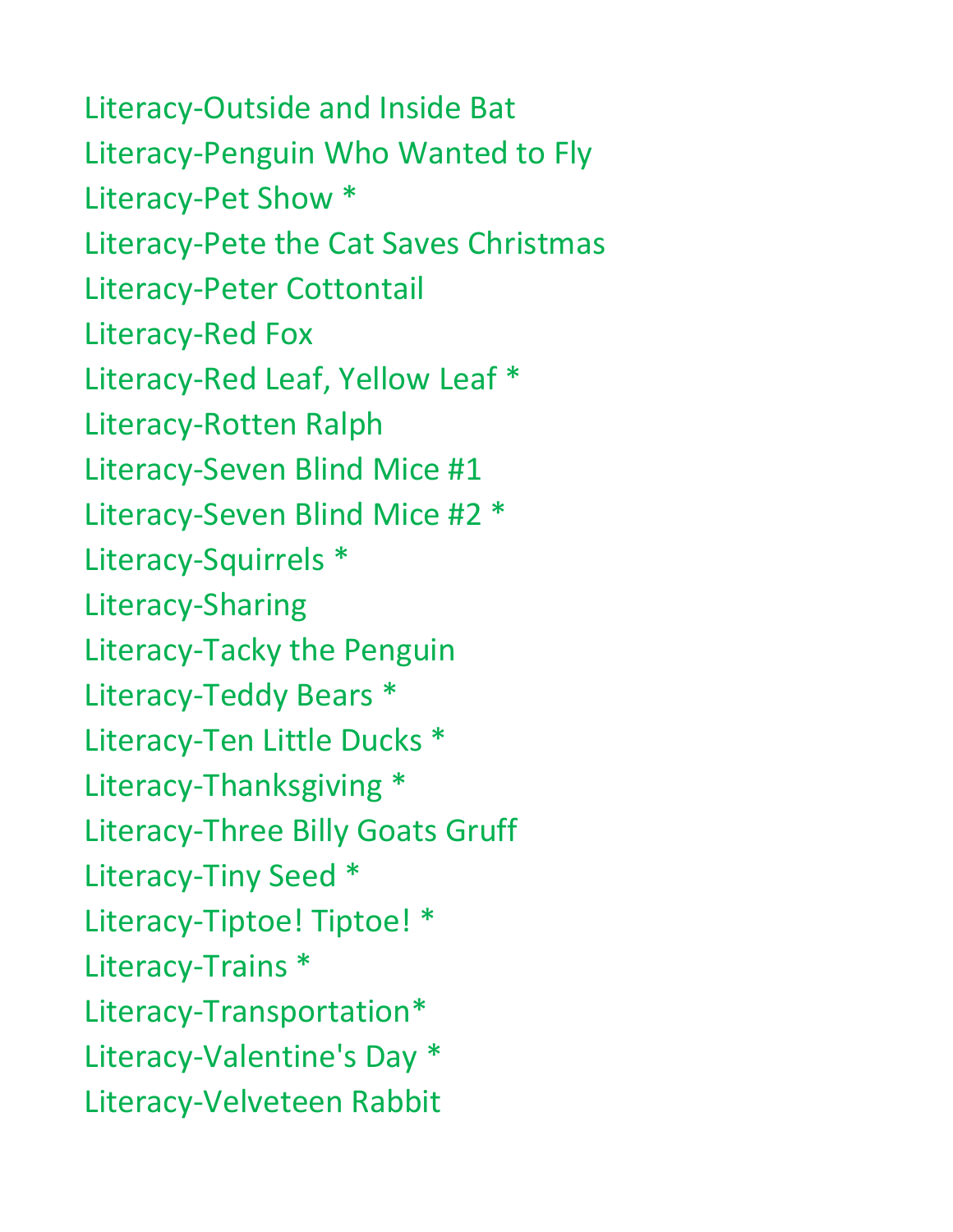Literacy-Very Hungry Caterpillar #1 Literacy-Very Hungry Caterpillar #2 Literacy-We're Going on a Lion Hunt Literacy-What Makes a Shadow Literacy-What's for Lunch Literacy-Where the Wild Things Are Literacy-Whistle for Willie Literacy-Who Wears Shoes? \* Math-Algebra Concepts, Level 1 \* Math-Geometry & Measurement, Level 1  $*$ Math-Math Concepts through Books Math-Numeration, Level 1, Step 1  $*$ Math-Numeration, Level 1, Step 2  $*$ Math-Numeration, Level 1, Step 3  $*$ Math-Probability and Statistics, Level 1<sup>\*</sup> Music-I Will Be Your Friend Music-More Than Singing Music-Music Together-Bongos Music-Music Together-Fiddle Music-Music Together-Flutes Music-Music Together-Triangle Reading-Alphabet \*

Reading-Beginning Vocabulary \*